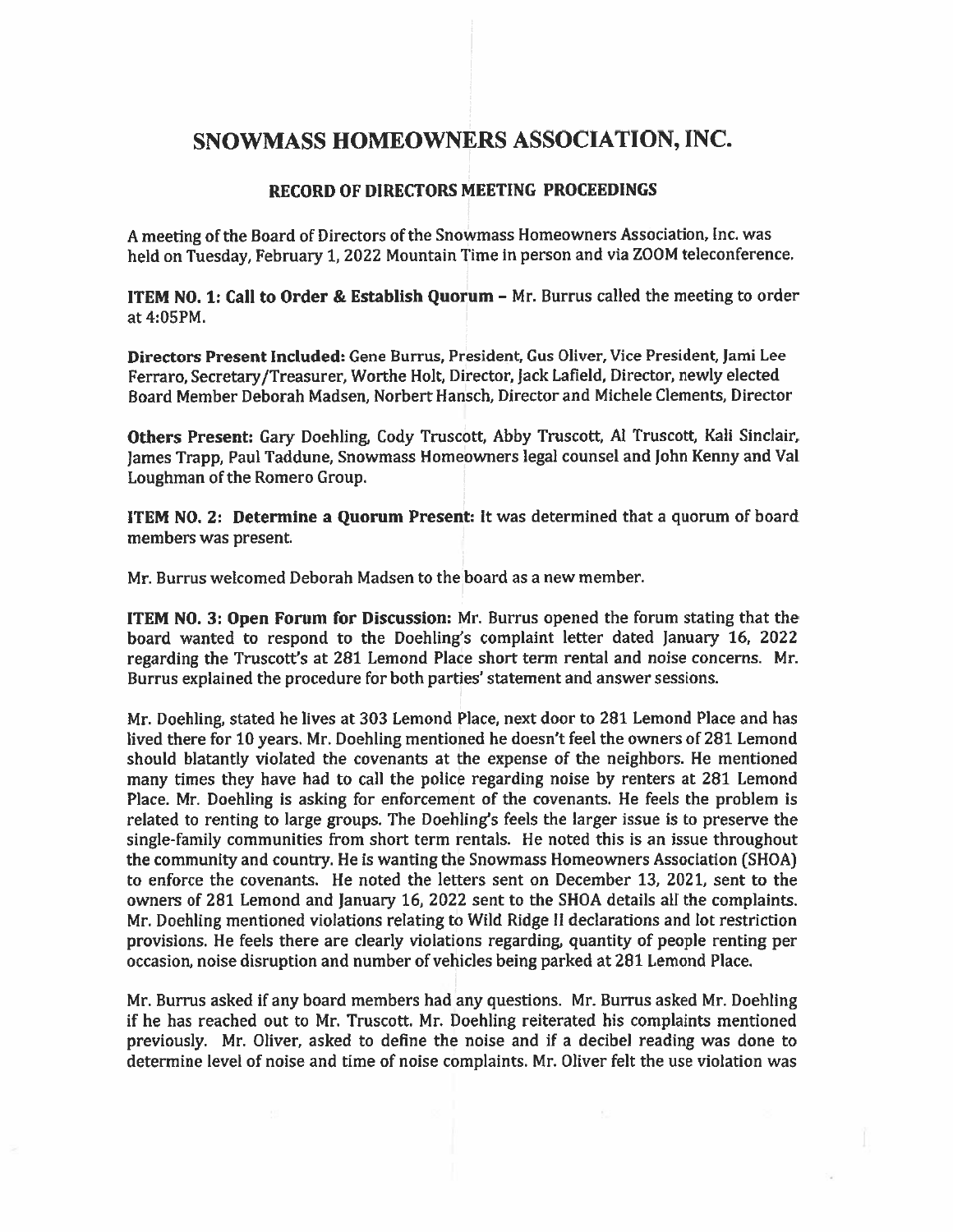outside the SHOA authority if someone can rent their property. Parking on the street is <sup>a</sup> city issue.

Mr. Truscott stated he lives at 281 Lemond Place, He explained lot restriction and stated 281 Lemond Place is <sup>a</sup> single-family residence and is not violating lot restrictions. Also, noted he doesn't feel he violated any business activity. He noted vacation rentals such as VRBO are not prohibited by covenants that prohibit business or commercial uses and is consider a residence use of the property. He stated he has a copy of the decision noted and presented a copy of the report to SHOA board. Also, noted were the alleged occupancy violations. Mr. Truscott explained how he adjusts the home sleeping for number of rental occupants and stated they are complying. He noted the Truscott's family and extended family uses the 281 Lemond Place residence on average 4months a year, with the house being designed for <sup>a</sup> large family use. He noted the parking pad is large and can safely and reasonably hold 6 vehicles, even though that is something he would like to redesign and reduce the parking pad in the future. Mr. Truscott, reached out to VRBO to discuss letting renters know they needed to limit the number vehicles, and was told by VR8O the rule needed to be added to VRBO customer rules. That is something Mr. Truscott has changed on his website listing. Regarding noise, the SMV police have responded to noise calls, however, Mr. Truscott noted there have not been any citation issued to his renters.

Mr. Taddune asked Mr. Truscott how many renters <sup>a</sup> year he has; Mr. Truscott said about 15. He was asked if occupancy limitations for use is for one family or guest, and as alleged then 10-15 teenagers using the home does not fit the guidelines. Mr. Truscott stated they have not rented to <sup>a</sup> large group or for use as <sup>a</sup> dormitory and agreed that it would be <sup>a</sup> problem if renting to that large number teenagers. He was asked if there is <sup>a</sup> noise disturbance by the Doehling's, what do you do. He stated Mrs. Doehling has his <sup>p</sup>hone number and he is "always" available to <sup>p</sup>ick up her calls, which has happened on several occasions.

Mr. Burrus asked if there are any board questions. Mr. Oliver stated if there were any police citations, the board needs to reference first the citations and then the board can move forward to address the complaints. Mr. Burrus asked what noise devices Mr. Truscott uses to monitor the decibel levels. Mr. Truscott showed the device he has installed at 3 locations inside and outside his premises and property and stated continually receives monitoring information from the devices when in use. He stated he has reached out to the Doehlings to see what they felt is an acceptable level. The Doehling's declined the invite. Mr. Burrus asked Mr. Doehling if he had anything else to say; Mr. Doehling stated Mr. Truscott is asking for accommodation of the violations or covenants and should be allowed to do this. Mr. Doehling feels that is not true, enforcement is needed to follow the covenants.

Mr. Burrus asked if anyone else had comments that were on the call. James Trapp, par<sup>t</sup> time residents, stated his experience and said they bought their home as <sup>a</sup> single-family resident. He feels the board needs to notify all real estate agents, property manager companies and vacation <sup>p</sup>lanners that properties within certain areas are single family residences.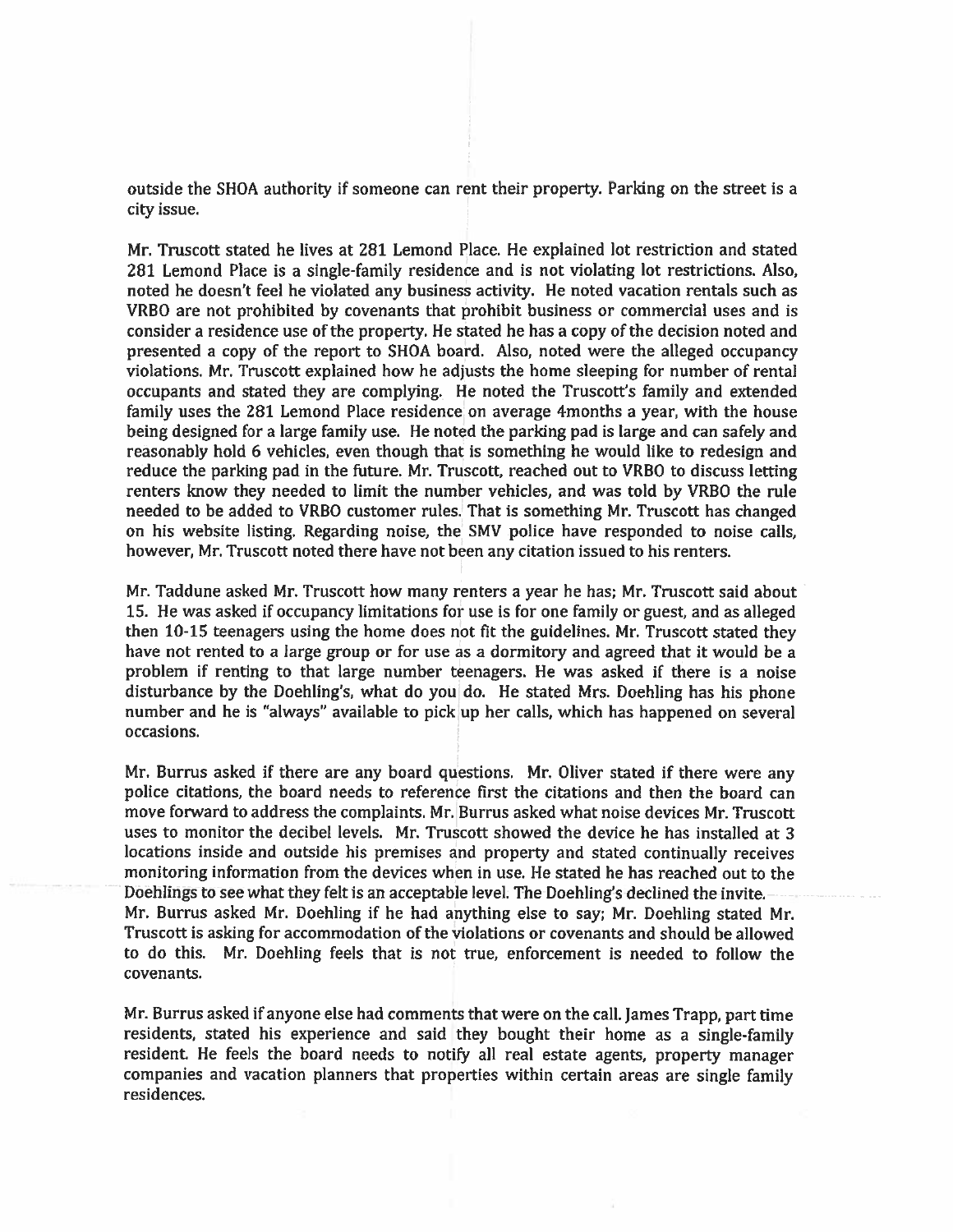Mr. Al Truscott stated he owns the house at 281 Lemond Place with his sister since 2005. He wanted to direct attention to 5.1 lot restrictions. A "resident structure or complex design to accommodate", not it will accommodate. This is <sup>a</sup> requirement reference to <sup>a</sup> type of building not who should be living in the building. It was based on legal counsel that was provided to the Truscott's and is the reason the Truscott's do not believe they are in violation of covenants.

Kali Sinclair, lives at 118 Lemond Place, just below the Truscott's home and is <sup>a</sup> long time Roaring Fork Valley resident. She feels the board needs to consider looking at the guidelines for homeowners operating short-term rentals. She explained some disruptions that occur from short-term rentals in the neighborhood.

Ms. Ferraro stated the board appreciates owners coming to the board with short term but isn't sure how far the SHOA can go with this issue.

Mr. Taddune asked Mr. Truscott if he had <sup>a</sup> business license, Mr. Truscott said that the TSV reached out to all owners that rent short-term and business license have been issued.

Mr. Taddune mentioned every owner governed by the association has the independent right to bring action to enforce the covenants and suggested it might be of interest for each party to try to work things out themselves.

Ms. Abby Truscott, Cody's wife, commented that they have hired legal counsel and they have been advised they are legally within the guidelines. She noted that they feel their hands have been tied, since Mr. Doehling has stated they are not to speak to him any longer unless through his legal counsel.

### ITEM NO. 4: Move to executive session:

Mr. Burrus moved to enter executive session to investigate proceedings to consult with legal counsel at 4:49pm.

Motion was made to come out of executive session and executive session ended at 5:10pm.

### ITEM NO.5: Approval of Minutes from December 15, 2021

Mr. Burrus asked for <sup>a</sup> motion to approve the December 15, 2021, meeting minutes as presented.

Mr. Lafield made a motion to approve the meeting minutes from December 15, 2021; seconded by Ms. Ciements.

The motion passed unanimously.

#### ITEM NO. 6: Executive Directors Report: No discussion

**ITEM NO. 7: Treasurer's Report:** Mr. Kenny stated the  $1<sup>st</sup>$  Qtr. Financials ending January 31, 2022, are being prepared. With the 2021-2022 budget recently ratified, the Associations assessment will be sent to homeowners by February 4th.